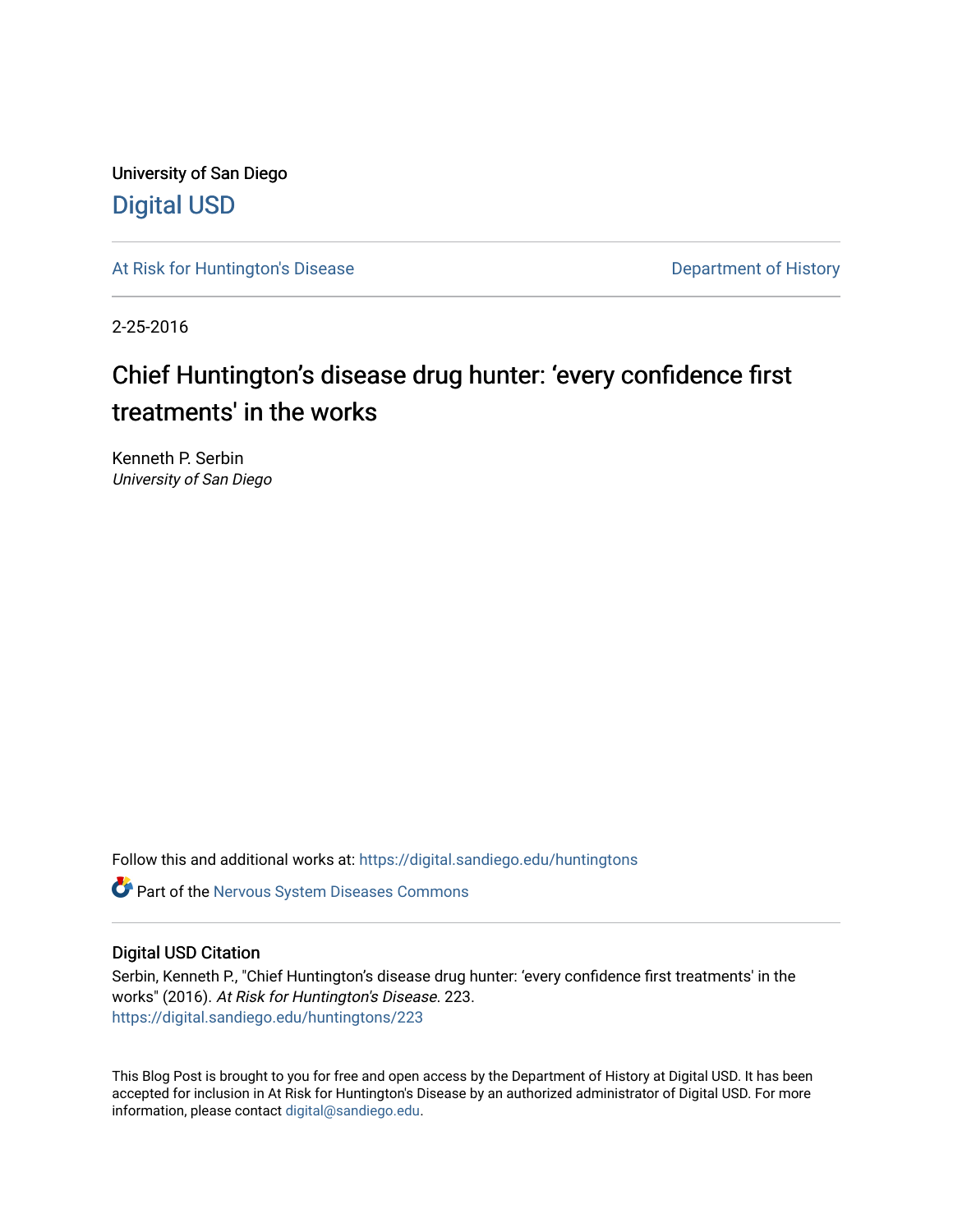## More **[Create Blog](https://www.blogger.com/home#create) [Sign In](https://www.blogger.com/)**

# [At Risk for Huntington's Disease](http://curehd.blogspot.com/)

*HD is a genetically caused brain disorder that causes uncontrollable bodily movements and robs people's ability to walk, talk, eat, and think. The final result is a slow, ugly death. Children of parents with HD have a 50-50 chance of inheriting the disease. There is no cure or treatment.*

# Blog Archive

- $\blacktriangleright$  [2021](http://curehd.blogspot.com/2021/)(12)
- $2020(16)$  $2020(16)$
- $2019(19)$  $2019(19)$
- $\blacktriangleright$  [2018](http://curehd.blogspot.com/2018/) (16)
- $2017(14)$  $2017(14)$
- $2016(13)$  $2016(13)$
- [►](javascript:void(0)) [November](http://curehd.blogspot.com/2016/11/) (2)
- [►](javascript:void(0)) [October](http://curehd.blogspot.com/2016/10/) (1)
- [►](javascript:void(0)) [September](http://curehd.blogspot.com/2016/09/) (1)
- $\blacktriangleright$  [May](http://curehd.blogspot.com/2016/05/) (2)
- $\blacktriangleright$  [April](http://curehd.blogspot.com/2016/04/) (2)
- $\blacktriangleright$  [March](http://curehd.blogspot.com/2016/03/) (1)
- [▼](javascript:void(0)) [February](http://curehd.blogspot.com/2016/02/) (2) Chief [Huntington's](http://curehd.blogspot.com/2016/02/chief-huntingtons-disease-drug-hunter.html) disease drug hunter:

'every con... The little things that are really big: [caregiving](http://curehd.blogspot.com/2016/02/the-little-things-that-are-really-big.html)

- ...  $\blacktriangleright$  [January](http://curehd.blogspot.com/2016/01/) (2)
- $2015(24)$  $2015(24)$
- $2014(24)$  $2014(24)$
- $\blacktriangleright$  [2013](http://curehd.blogspot.com/2013/) (30)
- $\blacktriangleright$  [2012](http://curehd.blogspot.com/2012/) (26)
- $\blacktriangleright$  [2011](http://curehd.blogspot.com/2011/) (33)
- [►](javascript:void(0)) [2010](http://curehd.blogspot.com/2010/) (26)
- $\blacktriangleright$  [2009](http://curehd.blogspot.com/2009/) (21)
- $\blacktriangleright$  [2008](http://curehd.blogspot.com/2008/) $(7)$
- $\blacktriangleright$  [2007](http://curehd.blogspot.com/2007/) $(7)$
- $\blacktriangleright$  [2006](http://curehd.blogspot.com/2006/) (4)
- $\blacktriangleright$  [2005](http://curehd.blogspot.com/2005/) (17)

# About Me **GENE [VERITAS](https://www.blogger.com/profile/10911736205741688185)**

View my [complete](https://www.blogger.com/profile/10911736205741688185) profile

# HD Links

[Huntington's](http://www.hdsa.org/) Disease Society of America [International](http://www.huntington-assoc.com/) Huntington **Association** 

### THURSDAY, FEBRUARY 25, 2016

# Chief Huntington's disease drug hunter: 'every confidence first treatments' in the works

Surveying the vast progress in Huntington's disease research and a "blitz" of clinical trials now in progress, a key scientific leader in the efforts has predicted that they will produce treatments for the incurable neurological disorder.

"I have every confidence that this batch of clinical candidates that are now being tested are going to yield the first treatments for Huntington's," said Robert Pacifici, Ph.D., the chief scientific officer for [CHDI,](http://chdifoundation.org/) the multimillion-dollar non-profit virtual HD biotech.

Dr. Pacifici's remarks came in an interview on February 24 in Palm Springs, CA, at the organization's 11th Annual HD Therapeutics Conference, sponsored by CHDI Foundation, Inc., the backer of the initiative.

Nobody can foretell the result of a clinical trial, and Dr. Pacifici did not specify a timeline for an effective treatment reaching the market. However, he offered examples of the immense progress towards developing treatments.

"It's really frustrating for people, I know, to say, 'That's good news, that's good news, but where's the treatment, where are the drugs?'" Dr. Pacifici said. "The thing I would point to is that so many of the things we said were going to happen actually have happened. And so many of the things that have happened have actually yielded the outcome that we wanted."

Dr. Pacifici cited three recent key advances: the ongoing research in biomarkers (signals) to measure the efficacy of potential drugs' in reducing the harmful presence of abnormal huntingtin protein in brain cells; major progress in identifying modifier genes that delay or hasten disease onset; and the start of clinical trials.

The trials post the most "difficult" challenge in the process, he said.

"We want to make sure that we do things in a way that obviously is very careful," he said, explaining the primacy of drug safety. "The last thing we want to do is harm anybody."

Noting that the search for drugs has no guarantees, Dr. Pacifici nevertheless concluded that these are "exciting times" for the community of HD families, researchers, and supporters of the cause.

You can watch my interview with Dr. Pacifici in the video below.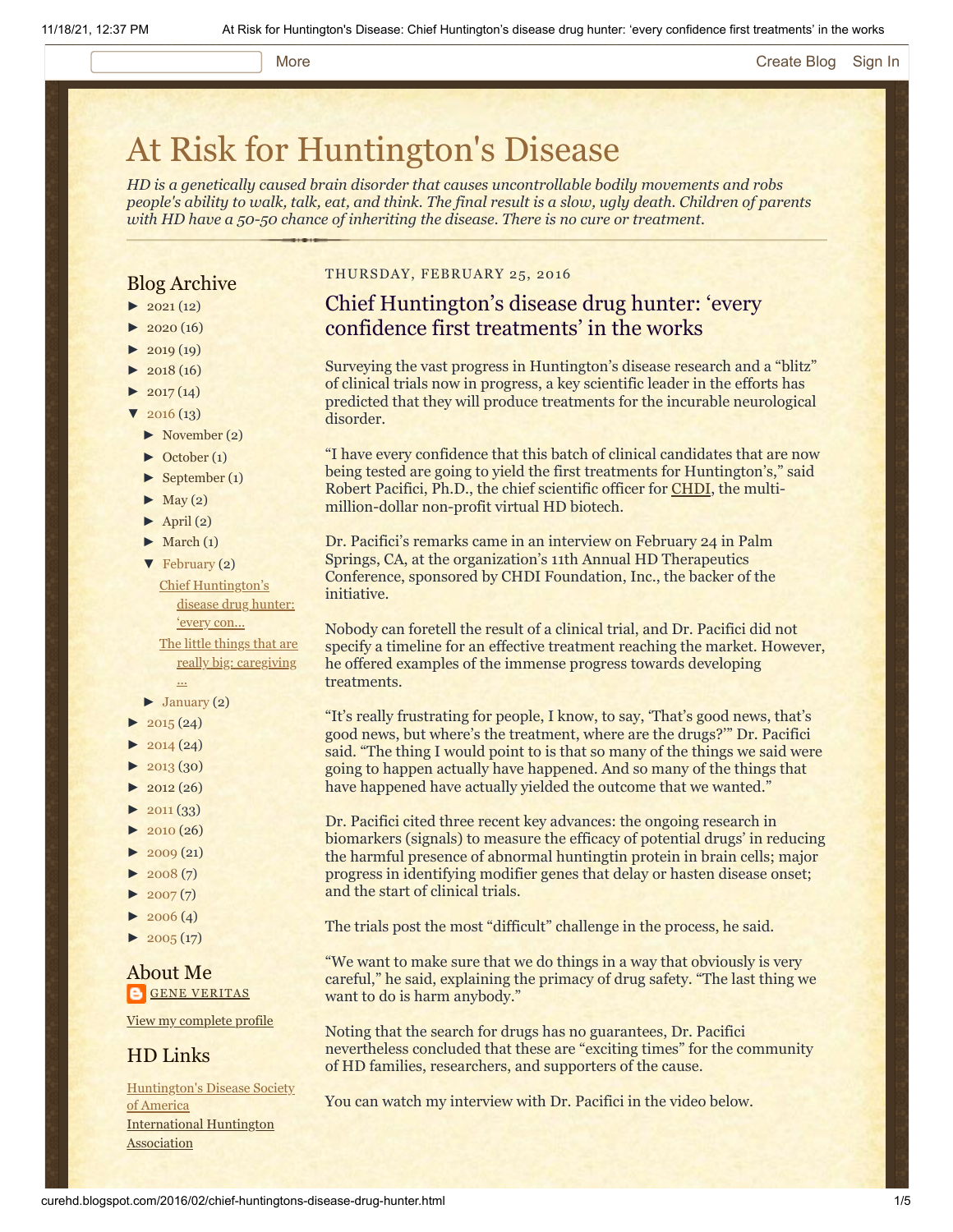

# HD Blogs and Individuals

Chris Furbee: [Huntingtons](http://www.huntingtonsdance.org/) **Dance** Angela F.: Surviving [Huntington's?](http://survivinghuntingtons.blogspot.com/) Heather's [Huntington's](http://heatherdugdale.angelfire.com/) Disease Page

| 'Every confidence first Huntington's<br>disease treatments' in the works |  |
|--------------------------------------------------------------------------|--|
| from Gene Veritas                                                        |  |
|                                                                          |  |
|                                                                          |  |
| 27:48                                                                    |  |

['Every confidence first Huntington's disease treatments' in the works](https://vimeo.com/156653073) from [Gene Veritas](https://vimeo.com/user6019843) on [Vimeo.](https://vimeo.com/)

## **First Ionis patients safe**

Until recent years, such good news seemed like a remote possibility for HD Therapeutics Conference participants and, indeed, for the entire HD community.

Because of the growing number of HD clinical trials and therefore greater hope for effective treatments, Dr. Pacifici and fellow CHDI conference organizers launched a new feature at this year's conference, the "Clinical Trials Update Blitz." Representatives from four different trials presented their latest news in 15-minute presentations.

The most [anticipated update focused on the historic trial by Ionis](http://www.curehd.blogspot.com/2014/09/moving-toward-potential-treatment-isis.html) Pharmaceuticals, Inc., to attack the root cause of HD via gene-silencing.

Trial principal investigator [Sarah Tabrizi, M.D., Ph.D.,](http://hdresearch.ucl.ac.uk/) of University College London reported that all patients in the very first cohort in the Phase 1b/2a trial – aimed at testing primarily safety and tolerability – completed the trial without incident.

## **TIMOSI TIME** ASO to reach the brain

ASO to reach the brain<br>NHP half-life in brain ~3-4 weeks, with HTT protein<br>NHP half-life in pormal over a 2-4 month period NHP half-life in brain  $\sim$ 3-4 weeks, which is period<br>levels returning to normal over a 2-4 month period

- Target in clinic = 50% reduction of  $HTT$  mRNA in
- the cortex (based on preclinical PK/PD data)
- . ~15% reduction in caudate is expected when cortical reduction is ~50%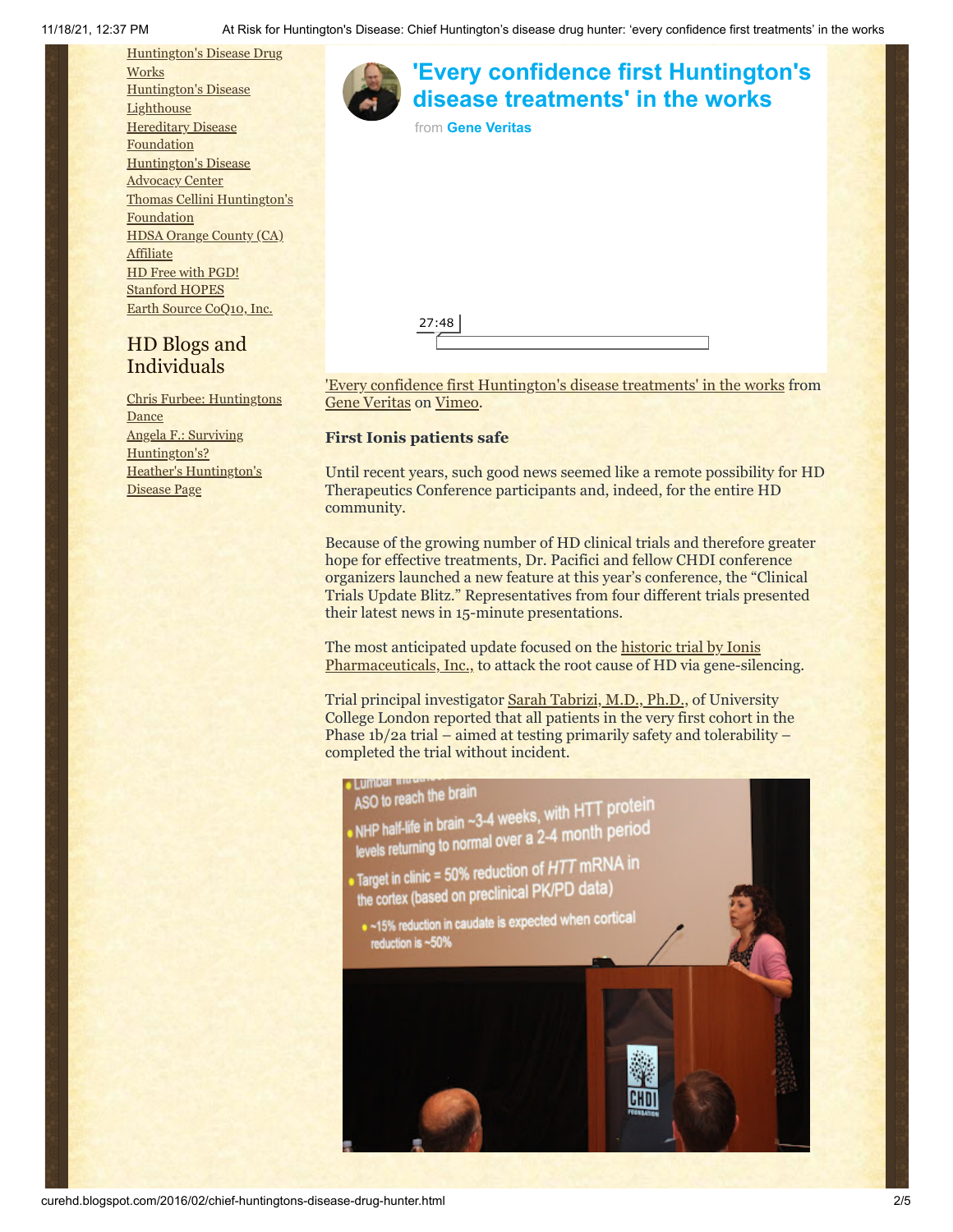*Dr. Sarah Tabrizi updating the historic Ionis gene-silencing trial (photo by Gene Veritas)*

The first group of participants received the first dosing of the drug, IONIS- $RTT_{RX}$ , in October 2015. They received three additional doses at 28-day intervals and were monitored by trial administrators.

"We completed Cohort A, in London and Vancouver, four subjects, and the DSMB [independent data safety monitoring review board] met and allowed us to move to cohort B," Dr. Tabrizi said. (A DSMB, a standard in all clinical trials, halts a study if patient safety is threatened.)

Administrators of the Ionis trial are currently recruiting volunteers for Cohort B, to be followed by Cohorts C and D, as outlined in the plans for the experiment. In all, 36 patients will take part in Phase 1b/2a. If all cohorts are successful, Ionis will seek approval for a full-blown, larger Phase 2 trial to test drug efficacy.

For further background on the trial, watch Dr. Tabrizi's update in the video below.



# **[First Patients Safe in Ionis Trial for](https://vimeo.com/156656844?embedded=true&source=video_title&owner=6019843) Huntington's Disease Treatment**

from **[Gene Veritas](https://vimeo.com/user6019843?embedded=true&source=owner_name&owner=6019843)**

[First Patients Safe in Ionis Trial for Huntington's Disease Treatment](https://vimeo.com/156656844) from [Gene Veritas](https://vimeo.com/user6019843) on [Vimeo](https://vimeo.com/)

# **More than a disease**

17:47

Drawing a record 325 participants from academia, the pharmaceutical business, and the medical field, the conference highlighted cutting-edge HD research, including the structure and function of the huntingtin protein; the huntingtin gene and the human genome; potential genesilencing treatments; restoration of cell health; and ways to measure clinical trial outcomes.

Although highly dedicated to HD research, many of the non-physician scientists have little if any contact with HD families. This has prompted CHDI to open each conference with a keynote by a representative of the HD community to drive home the human reality of the disease and the urgent need for treatments. (I [keynoted](http://www.curehd.blogspot.com/2011/02/unmasking-gene-veritas-huntingtons.html) the 2011 meeting.)

This year Astri Arnesen and Svein Olaf Olsen, a married couple who have led the HD cause in [their native Norway and in the European Huntington](http://eurohuntington.org/) Association, delivered a powerful keynote about HD and marital commitment, denial, genetic testing, and raising a family. They titled their presentation "HD – more than a disease!"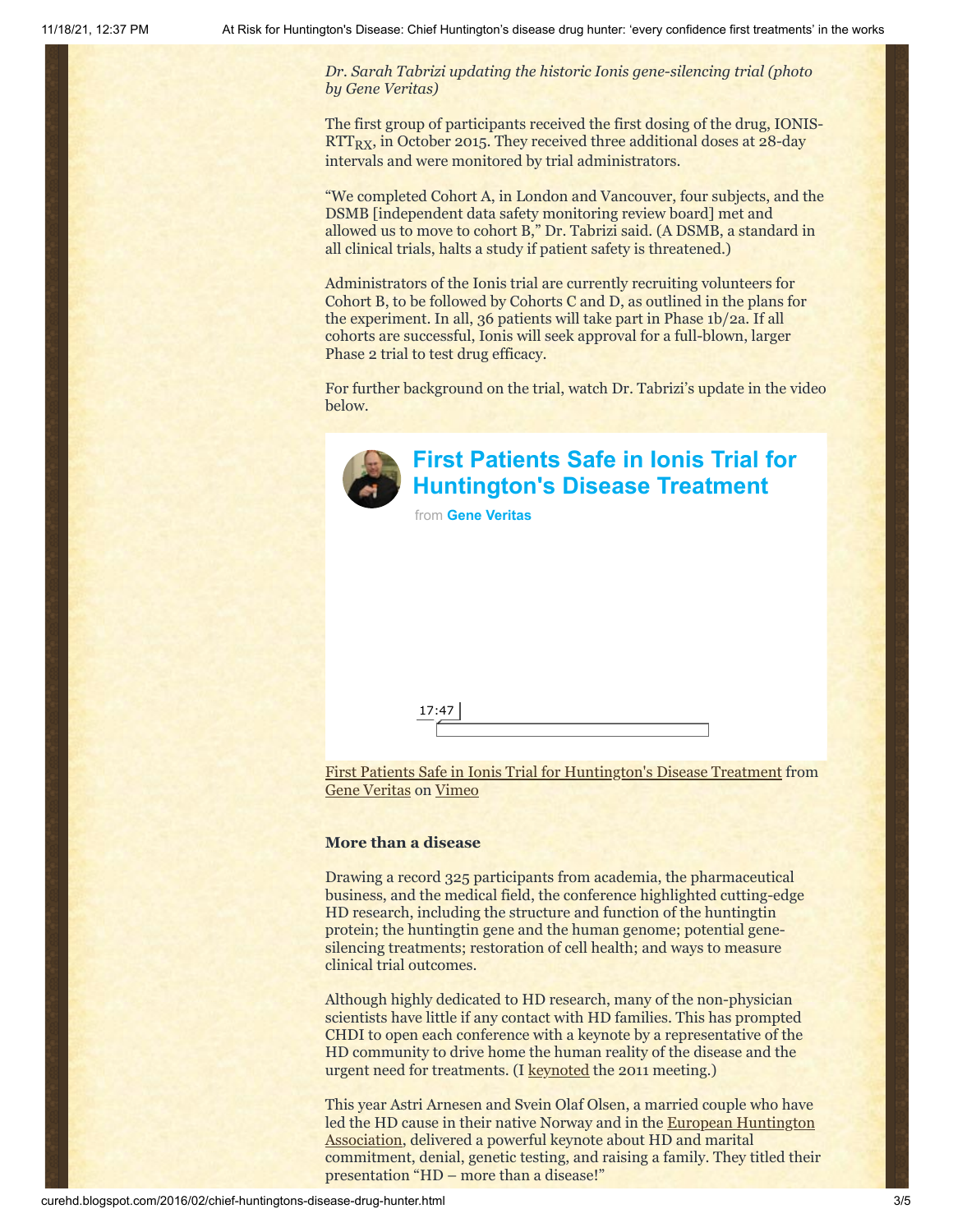Astri and Svein Olaf received a standing ovation.

I will explore their story and provide an overview of the key scientific findings in a second report on the conference.



*Svein Olaf Olsen (left) and Astri Arnesen (photo by Gene Veritas)*

### **An upbeat mood**

As in past years, the CHDI meeting moved me profoundly.

I identified with the many difficult feelings and experiences recounted by Astri and Svein Olaf.

Once again, the scientists' presentations reminded me of HD's devastation of the brain – and of my vulnerability as a carrier of the HD mutation.

But this was a very upbeat conference. I had never spoken before to Dr. Tabrizi, but we hugged as if we were old friends after I congratulated her on the initial clinical trial report. The HD community has waited so long for such news!

Later, after I worked late into the evening on this article and missed the buffet dinner, Jerry Turner, the CHDI staffer in charge of conference logistics, arranged for a care plate of sumptuous leftovers from the kitchen of the [Parker](http://www.theparkerpalmsprings.com/index.php) hotel, the gracious host of the conference.

I toasted to the success of the Ionis clinical trial and to CHDI's commitment to the project with Doug Macdonald, Ph.D., CHDI's director of drug discovery and development and its point man on gene-silencing.

As I told another scientist, I look forward to the day when we can all toast the discovery of an effective treatment.

*(Disclosure: I hold a symbolic amount of Ionis shares.)*

Posted by Gene [Veritas](https://www.blogger.com/profile/03599828959793084715) at [11:36](http://curehd.blogspot.com/2016/02/chief-huntingtons-disease-drug-hunter.html) AM MIH

Labels: [biomarkers](http://curehd.blogspot.com/search/label/biomarkers) , [brain](http://curehd.blogspot.com/search/label/brain) , [CHDI](http://curehd.blogspot.com/search/label/CHDI) , [clinical](http://curehd.blogspot.com/search/label/clinical%20trials) trials , [gene-silencing](http://curehd.blogspot.com/search/label/gene-silencing) , [huntingtin](http://curehd.blogspot.com/search/label/huntingtin) , [Huntington's](http://curehd.blogspot.com/search/label/Huntington%27s%20disease) disease , Ionis [Pharmaceuticals](http://curehd.blogspot.com/search/label/Ionis%20Pharmaceuticals) , [modifier](http://curehd.blogspot.com/search/label/modifier%20gene) gene , [neurological](http://curehd.blogspot.com/search/label/neurological) , [onset](http://curehd.blogspot.com/search/label/onset) , Robert [Pacifici](http://curehd.blogspot.com/search/label/Robert%20Pacifici) , Sarah [Tabrizi](http://curehd.blogspot.com/search/label/Sarah%20Tabrizi) , [treatments](http://curehd.blogspot.com/search/label/treatments)

(റ)

1 comment: